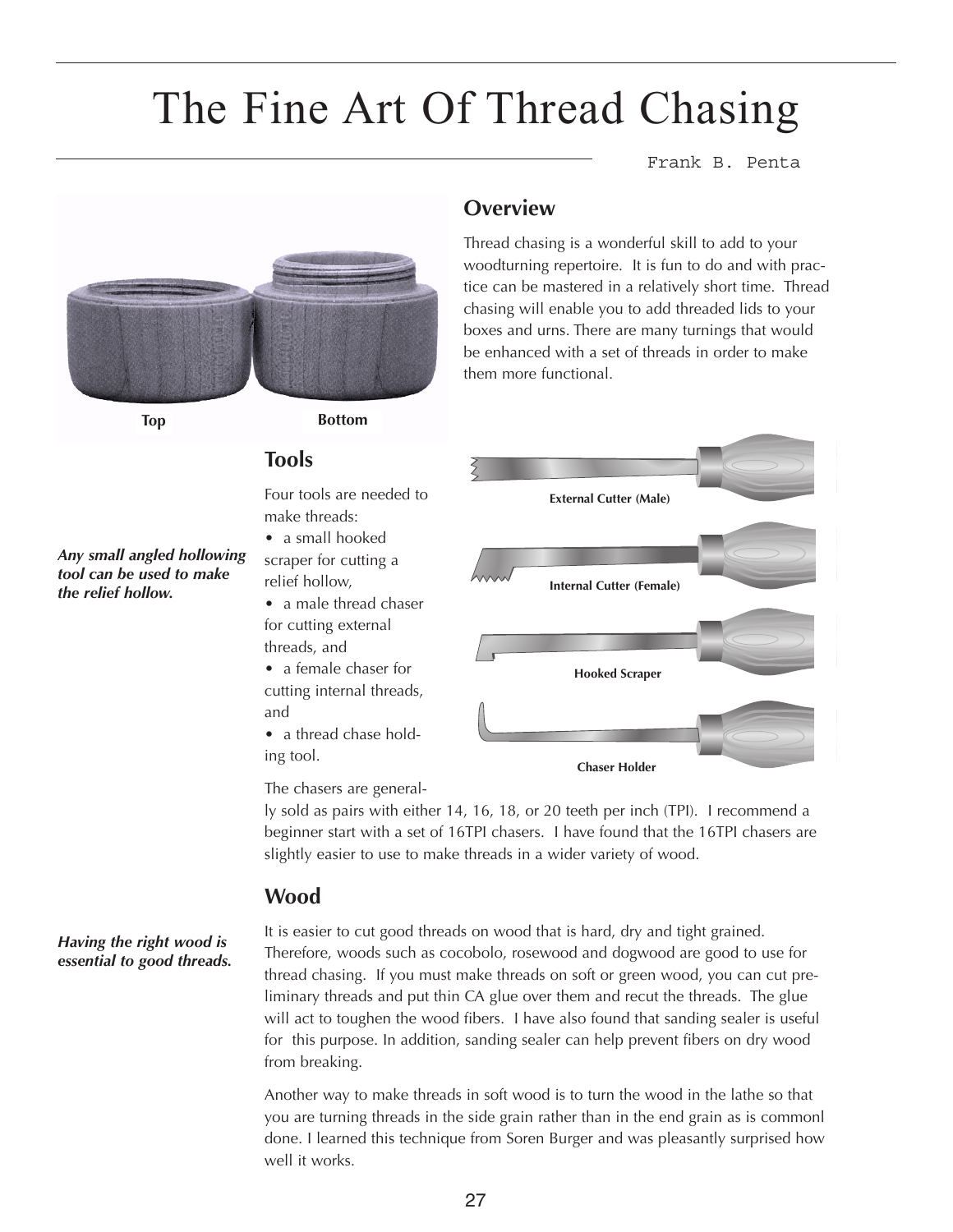#### **Preparation Of The Blank**

Once you have roughed out the blank, you need to turn a tenon on each end of the blank for later chucking. Next, part the blank into two halves, one half for a top and the other half for a bottom.



It is recommended that the top recess be cut first, because it is easier to fit the bottom spigot into the recess than the other way round. Chuck the half in which you intend to cut a recess. Make sure that the blank is trued, then cut a recess to whatever depth is desired. Since this is the top of a box, you need only a shallow recess. It is extremely important that the sides of the recess where you will be cutting threads be perfectly parallel. The recess can be turned to any desired size, since you will be sizing the spigot to the recess.

Next, cut a relief hollow at the bottom of the recess. This is necessary in order to prevent the cutter from hitting the bottom of the recess while cutting threads. If the cutter

hits the bottom of the recess before it is pulled out it will damage the threads.

If you are making a box and will be sanding the inside of the recess, now is the time to do it and not after you have cut the threads, because the sandpaper may rub on the threads and round them over.

The final step in preparing the blank is to cut a chamfer on the inside edge of the recess. This will make it easier to start the threads.



*Preparing the Recess*

### **Preparing To Cut Threads**

Set the tool rest parallel to the side of the blank and slightly below center. Set the lathe speed as slow as possible, preferably between 200 and 400 rpms. The slower the speed the easier it is to control the thread chaser.

The chaser holder shuould be held on the tool rest and the female chaser should rest on the chaserholder against the bottom hook. Threads can be made by resting the tool directly on the tool rest, however, you can better rotate the thresad chasing tool easier while cutting using the chaser holders.

#### *Recess sides must be parallel.*

*The initial thread is established on the chamfered edge.*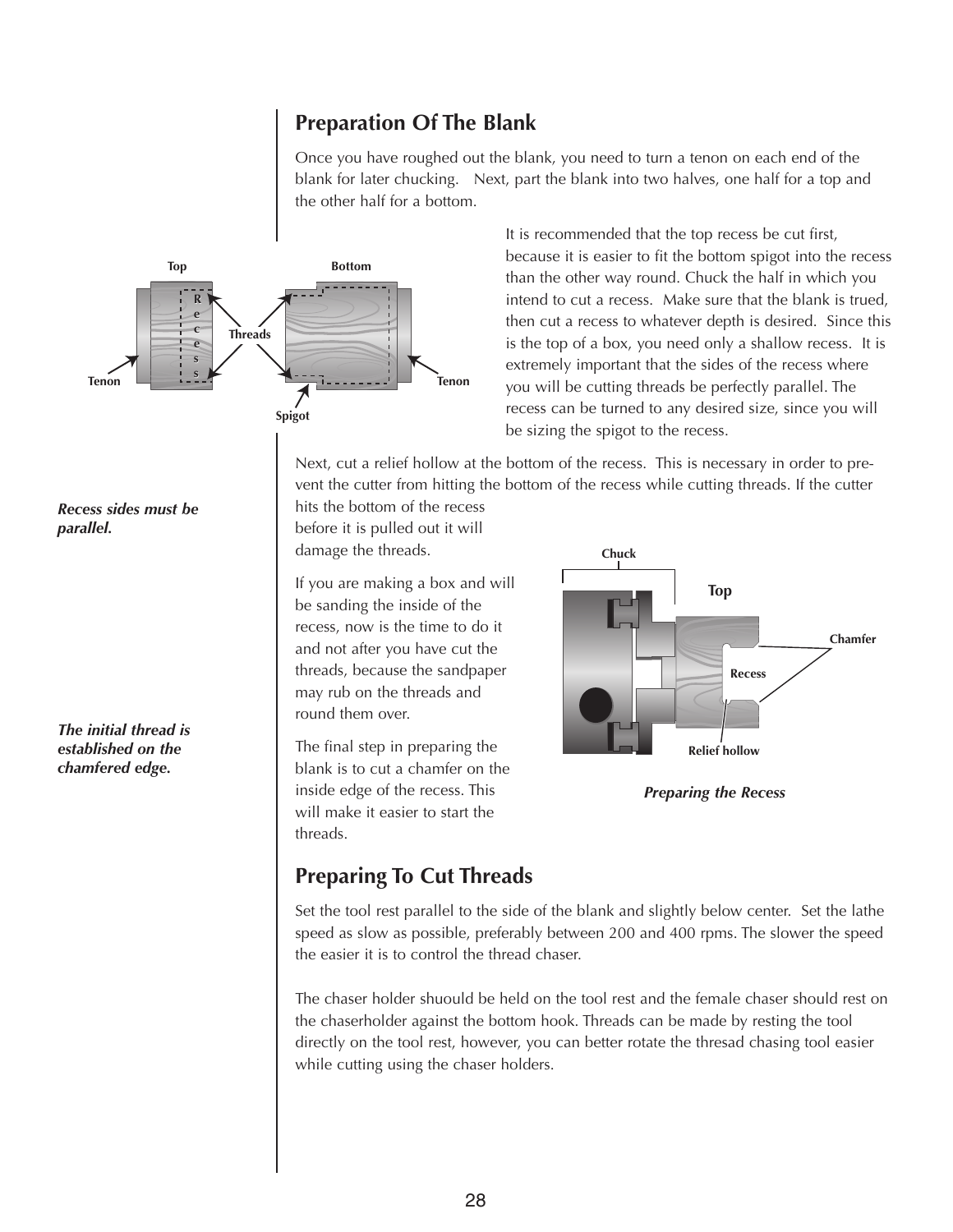#### *Starting The Female Threads*

Start by gently pushing the female chaser into the edge of the recess, keeping the tool flat and at the 30-degree angle. With this first cut you only want to establish the lead thread at the opening of the recess.

Follow this with more light pushing cuts while bringing the chaser parallel to the side of the recess. It is necessary to time your strokes such that the teeth of the chaser drop into the grooves made by each of the previous cuts. The slow speed helps with your timing and eye-hand coordination. When you reach the relief hollow, lift the chaser away from the teeth and out of the recess.

Continue to gently make cuts until a set of initial threads can be seen. This should only take a few passes with the chaser.

#### *Completing The Female Threads*

It is important that you use only gentle pressure on the chaser as you place it in the lead thread. You want to avoid making the lead thread deeper than the rest of the threads.

When you are refining the threads keep the tool parallel and the pressure even. As you are cutting the threads deeper, it is essential that the chaser teeth drop into the threads cut by each of the previous passes. As you place the chaser into the lead thread,

the previous threads should draw it along. The key word in thread chasing is gentle. Aggressive turning will only result in poorly formed threads. Once the female threads are cut, you are ready to cut the male threads.

## *Preparing The Spigot*

After chucking and truing the blank to be used as the spigot, turn a 1/8" wide spigot that

fits snugly into the thread recess you have just turned. This is a technique I saw Allan Batty demonstrate. The diameter of the 1/8" spigot represents the highest point of the female thread and therefore establishes the lowest point of the male thread. It is a close approximation of the height you need to cut the male thread.

Mark off the area of the blank (spigot) where you intend to cut threads. Turn that area down to a diameter slightly larger than the diameter of the 1/8" spigot. It is essential that the spigot be perfectly parallel if you are to cut parallel threads.

Then use a parting tool to cut a relief hollow between the rest of the blank and the spigot to be threaded. Also cut a chamfer on the edge of the spigot to be threaded.



*Cutting Female Threads*

*I like to put sanding sealer on the finished threads.*